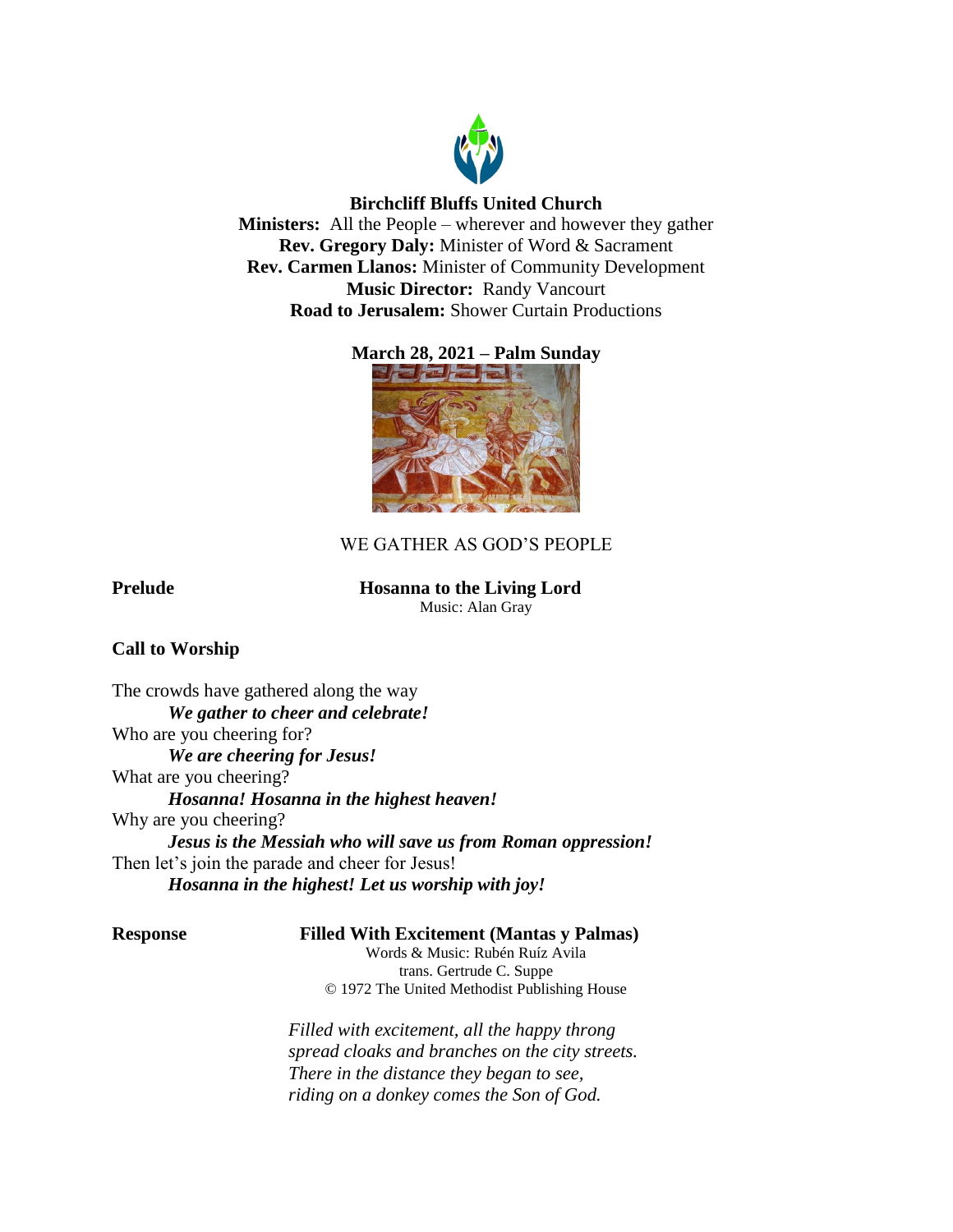*From every corner a thousand voices sing praises to him who comes in the name of God. With one great shout of acclamation loud triumphant songs breaks out:*

*"Hosanna, Hosanna to the King! Hosanna, Hosanna to the King!"*

# **Life & Work of the Church**

*Welcome to online worship*

## **Land Acknowledgement**

As we prepare for worship, we take a moment to acknowledge the sacred land on which Birchcliff Bluffs United Church stands. It has been a site of human activity for many thousands of years. This land is the territory of the Huron-Wendat and Petun First Nations, the Seneca, and

the Mississauga's of the Credit and Scugog. What we now know as Scarborough is part of the Williams Treaty lands. Today, the meeting place around Toronto is still the home to many Indigenous people from across Turtle Island. We are grateful for the opportunity to live and work on this territory. It is now our time to share in the care and maintenance of the land. Part of that discussion is the work of reconciliation and we seek to be mindful of broken covenants and the need to strive to make right with all our relations.





# **Candle Lighting**

*Loving God, there are so many choices before us. Choices offered by our friends, our families, our culture, our own past. Some of them encourage the well-being of the earth, ourselves and our neighbours; others are destructive. Help us to distinguish between them. May we learn from the choices of Jesus and embody compassion, justice, and inclusion in all we say and do. Amen.*

# **Opening Hymn Hosanna, Loud Hosanna VU 123**

Words: Jennette Threlfall Music: traditional 18th-century German melody

*Hosanna, loud hosanna the happy children sang; through pillared court and temple the lovely anthem rang; to Jesus, who had blessed them close folded to his breast, the children sang their praises, he simplest and the best.*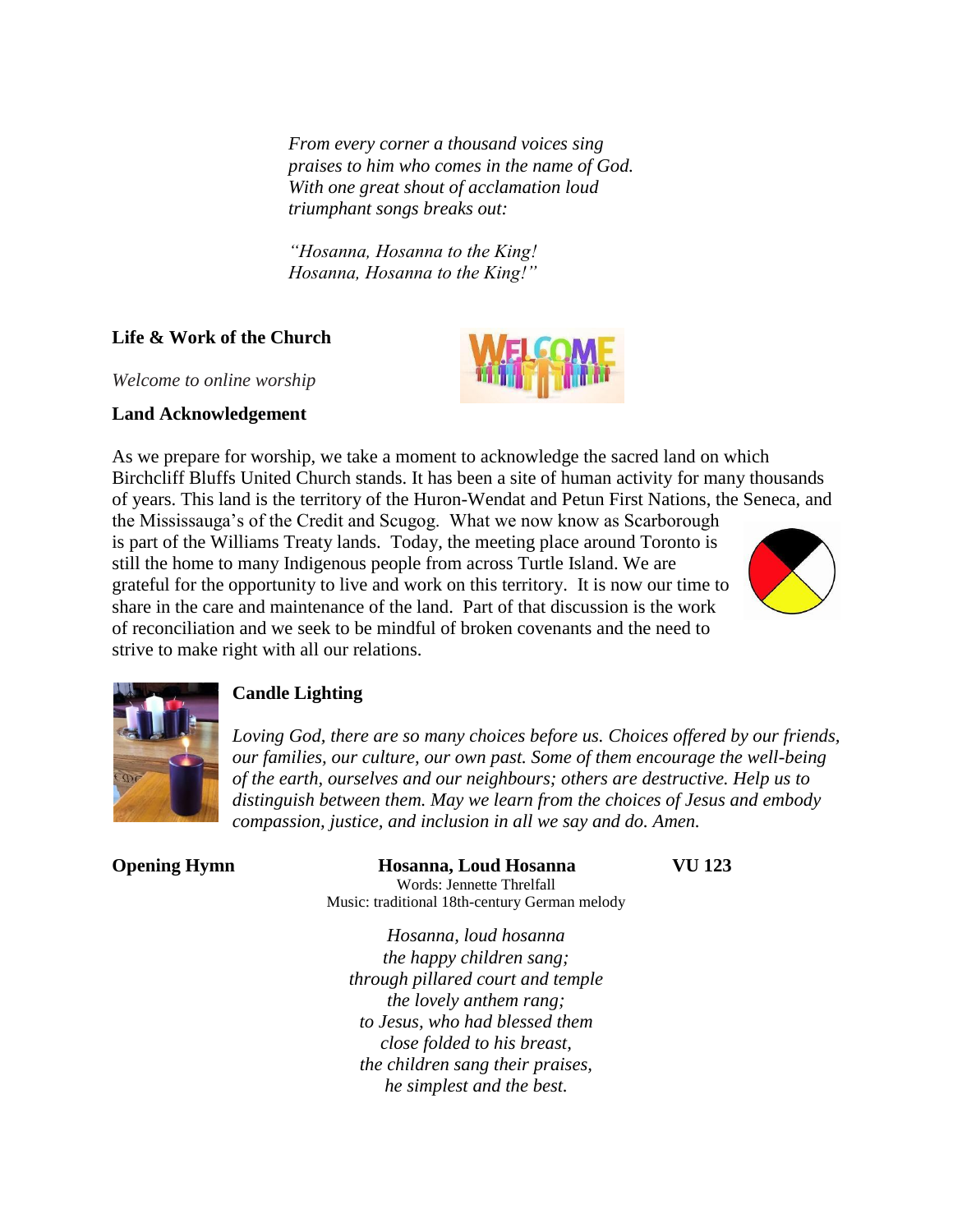*From Olivet they followed mid an exultant crowd, the victory palm branch waving, and singing clear and loud; the Lord of earth and heaven rode on in lowly state, content that little children should on his bidding wait.*

*'Hosanna in the highest!' That ancient song we sing, for Christ is our Redeemer; earth, let your anthems ring. O may we ever praise him with heart and life and voice, and in his humble presence eternally rejoice!*

### **Prayer for Grace**



*God of donkeys and people, God of palm branches and parades, we gather to celebrate your presence in our lives and in our church community. We celebrate the courage and wisdom of Jesus. We open ourselves to the grace of your Spirit. May it move us, inspire us, and enliven our faith today – and all days.*  Amen

### WE LISTEN FOR GOD'S WORD

### **Sung Prayer for Illumination**

*Prepare the Way of the Lord. Prepare the Way of the Lord. Make a straight path for him, make a straight path; prepare the way of the Lord.* **(VU 10)**



**Mark 11: 1-11 New Revised Standard Version**

When they were approaching Jerusalem, at Bethphage and Bethany, near the Mount of Olives, he sent two of his disciples **<sup>2</sup>** and said to them, "Go into the village ahead of you, and immediately as you enter it, you will find tied there a colt that has never been ridden; untie it and bring it. **<sup>3</sup>** If anyone says to you, 'Why are you doing this?' just say this, 'The teacher needs it and will send it back here immediately.<sup>"" 4</sup> They went away and found a colt tied near a door, outside in the street. As they were untying it, **<sup>5</sup>** some of the bystanders said to them, "What are you doing, untying the colt?" **<sup>6</sup>** They told them what Jesus had said; and they allowed them to take it. **<sup>7</sup>** Then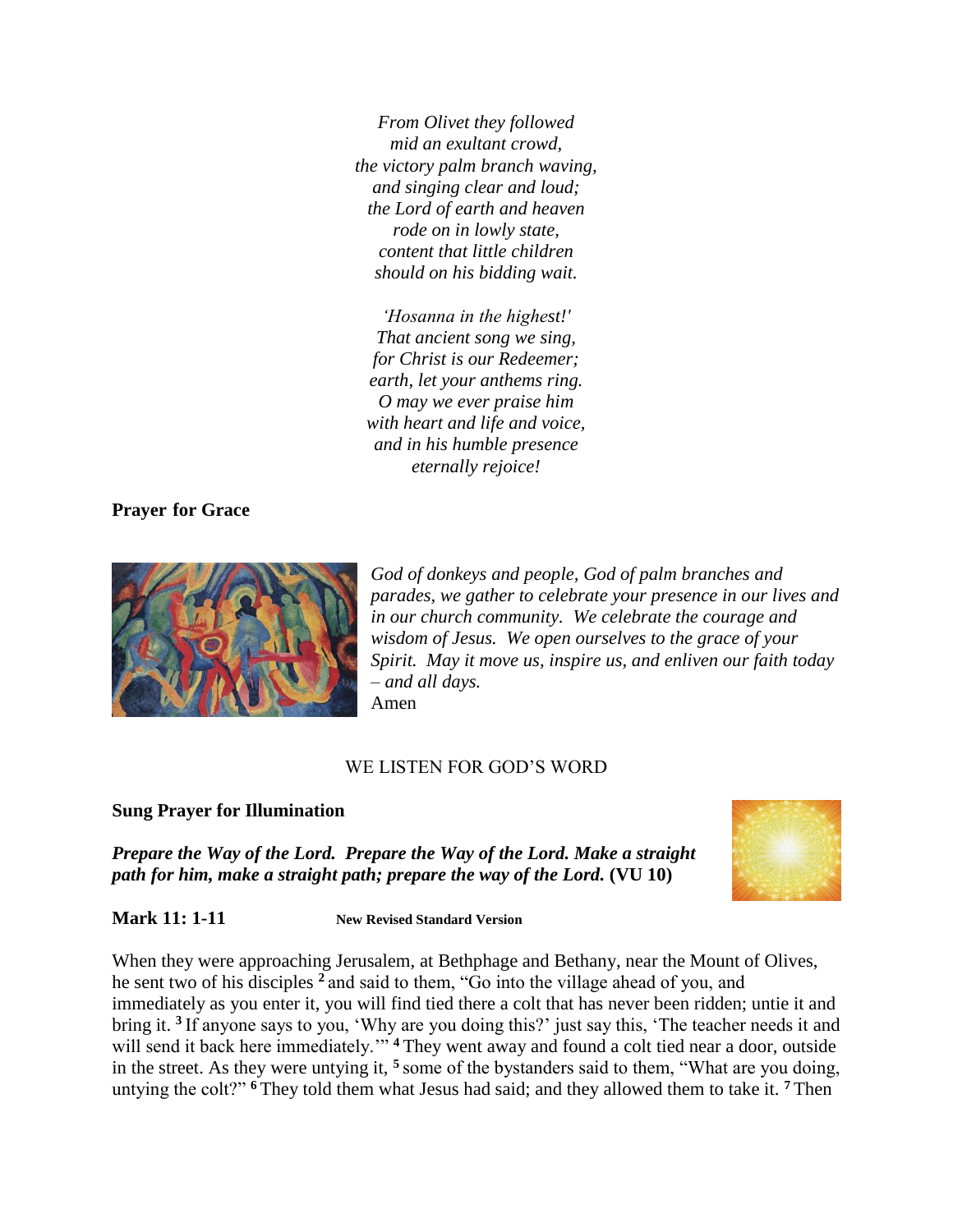they brought the colt to Jesus and threw their cloaks on it; and he sat on it. **<sup>8</sup>** Many people spread their cloaks on the road, and others spread leafy branches that they had cut in the fields. **<sup>9</sup>** Then those who went ahead and those who followed were shouting,

This is the Gospel message for us to shout today. *Hosanna*

*Prepare the Way of the Lord. Prepare the way of the Lord. Make a straight path for him, make a straight path; prepare the way of the Lord.*

**Road to Jerusalem - Written by Beth Moore**

**Hymn All Glory, Laud and Honour VU 122** Words: Theodulph of Orleans ca. 820 Translated by John Mason Neale Music: Melchior Teschner

> *All glory, laud and honour to you, Redeemer, King, to whom the lips of children made sweet hosannas ring.*

*The multitude of pilgrims with palms before you went; our praise and prayer and anthems before you we present.* 

*All glory, laud and honour to you, Redeemer, King, to whom the lips of children made sweet hosannas ring.*

*To you, before your passion, they sang their hymns of praise; to you, now high exalted, our melody we raise.* 

*All glory, laud and honour to you, Redeemer, King, to whom the lips of children made sweet hosannas ring.*

*Their praises you accepted; accept the prayers we bring, great author of all goodness, O good and gracious king.* 

*All glory, laud and honour to you, Redeemer, King, to whom the lips of children made sweet hosannas ring.*

# WE RESPOND TO GOD'S WORD

## **Offering**

## **Prayers of the People**

*Our Father, who art in heaven, hallowed be thy name; thy kingdom come; thy will be done; on earth as it is in heaven. Give us this day our daily bread. And forgive us our trespasses, as we*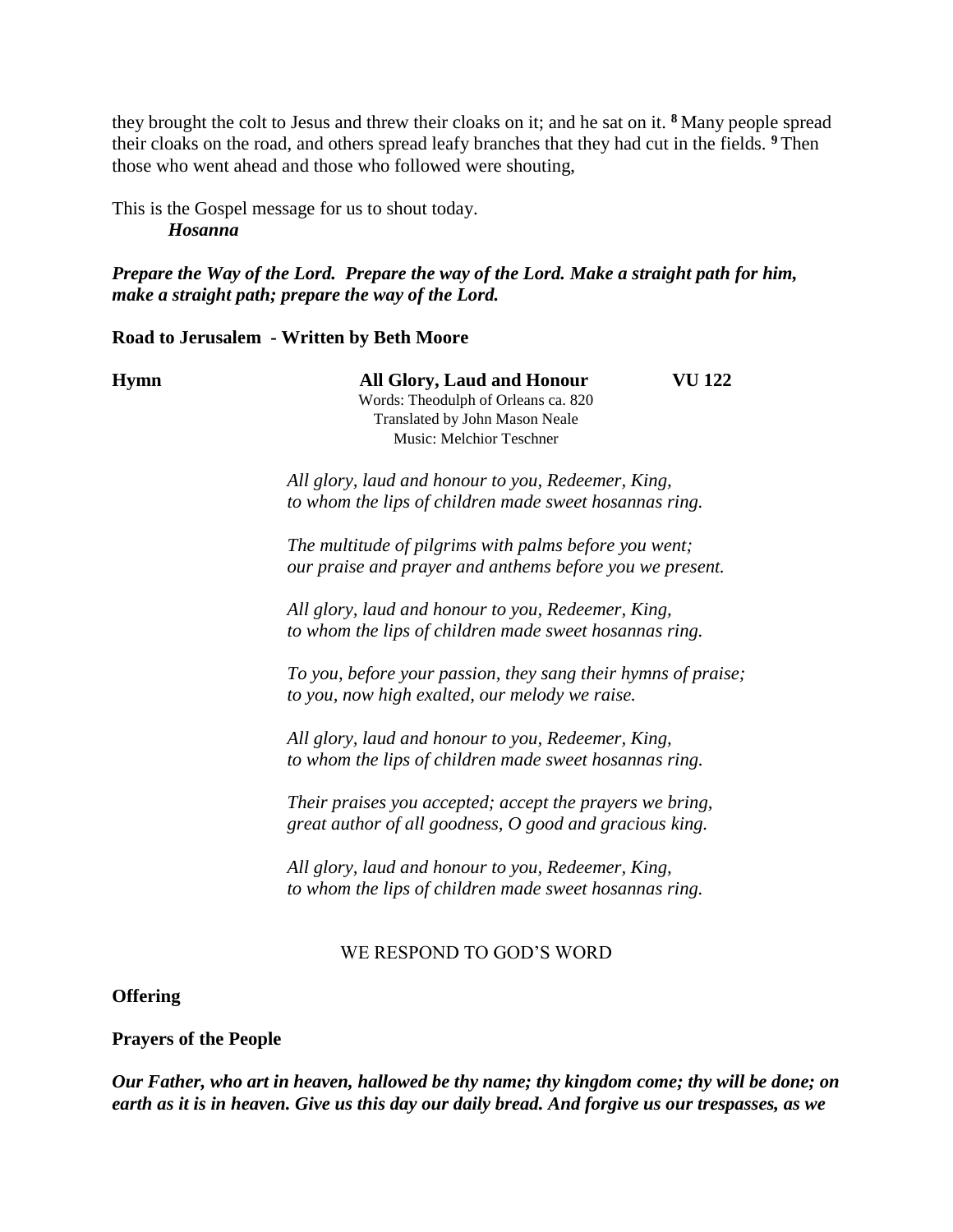

*forgive those who trespass against us. And lead us not into temptation; but deliver us from evil. For thine is the kingdom, the power, and the glory for ever and ever. Amen*

## BLESSING AND SENDING FORTH

**Closing Hymn And On This Path MV 8** Words: © 2000 Lynn Bauman from *Ancient Songs Sung Anew: the Psalms as Poetry* Music: Linnea Good © 2003 Borealis Music

> *And on this path, the gates of holiness are open wide, (repeat 3 times) Open wide! (repeat 3 times) The gates are open wide!*

*So enter in the gates of holiness are open wide, (repeat 3 times) Open wide! (repeat 3 times) The gates are open wide!*

**Benediction & Commissioning**



**Postlude Rejoice, the Lord is King** Music: John Darwall

> Permission to reproduce lyrics and podcast/stream the music in this service obtained from ONE LICENSE, with license #A-737645. All Rights Reserved.